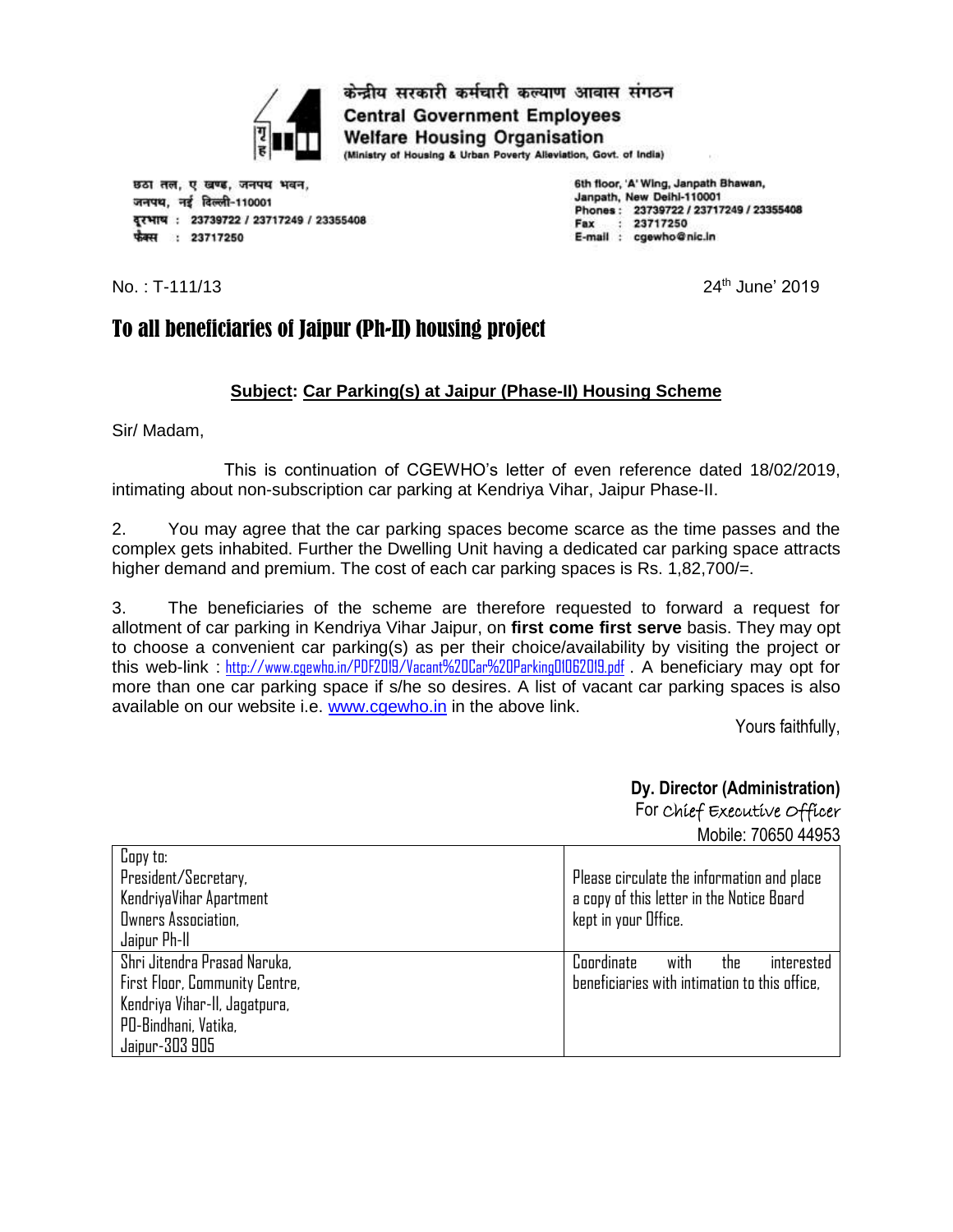

छठा तल, ए खण्ड, जनपथ भवन, जनपथ, नई दिल्ली-110001 वूरभाष: 23739722 / 23717249 / 23355408 फैक्स: 23717250

No.: A/509/4/II

6th floor, 'A' Wing, Janpath Bhawan, Janpath, New Deihl-110001 Phones: 23739722 / 23717249 / 23355408 Fax : 23717250 E-mail : cgewho@nic.in

 $29<sup>th</sup>$  May' 2019

To all beneficiaries of Jaipur (Ph-II) housing project

# **Subject: Car parkings at (Jaipur Ph-II) Housing Scheme**

Sir/ Madam,

It is intimated that a few car parking spaces are available for subscription at Kendriya Vihar, Jaipur Ph-II. The cost of each car parking spaces is Rs.  $1,82,700/=$ .

2. You may agree that the car parking spaces become scarce as the time passes and the complex gets habitated by a large number of occupants. Further the Dwelling Unit having a dedicated car parking space attracts higher demand and premium.

3. The beneficiaries of the scheme are therefore requested to forward a request for allotment of car parking spaces as above in the project, on first come first served basis. They may also select a suitable car parking space as per their choice/availability by visiting the project or this office. A beneficiary may opt for more than one car parking space if he so desires. A list of vacant car parking spaces is also available on our website i.e. [www.cgewho.in](http://www.cgewho.in/)

Yours faithfully,

Dy. Dir. (Admin.) For Chief Executive Officer

Copy to: KendriyaVihar Apartment Owners Association, Jaipur Ph-II.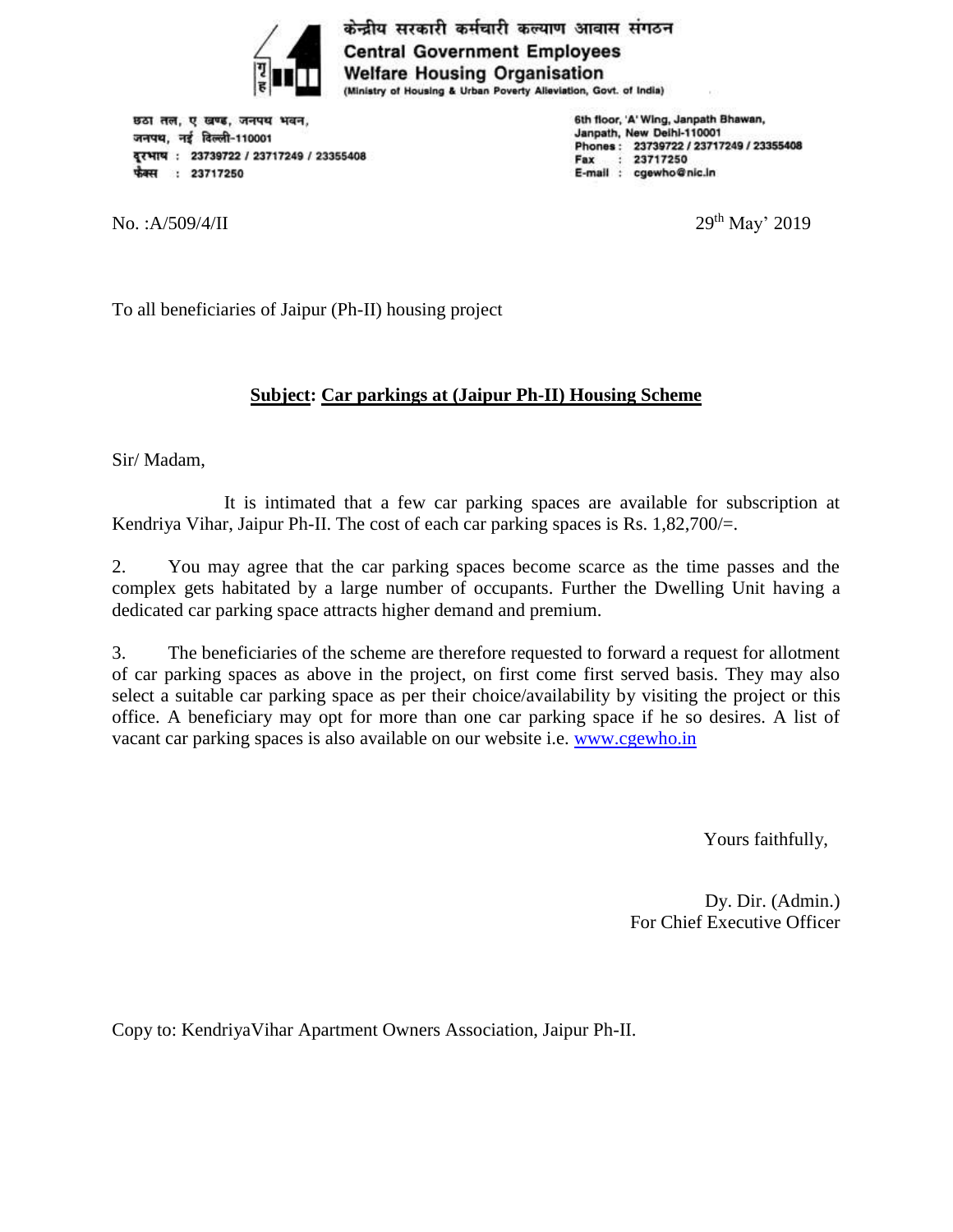

छठा तल, ए खण्ड, जनपथ भवन, जनपथ, नई दिल्ली-110001 दरभाष: 23739722 / 23717249 / 23355408 फैक्स : 23717250

File No.A-509/3-II 18-02-2019

6th floor, 'A' Wing, Janpath Bhawan, Janpath, New Deihl-110001 Phones: 23739722 / 23717249 / 23355408 Fax : 23717250 E-mail : cgewho@nic.in

## **To all beneficiaries of Jaipur (Ph-II/Revised) housing project who has not opted for Car Parking Space**

### **Subject: Allotment of Car parkings at (Jaipur Ph-II/Revised) Housing Scheme**

Sir/ Madam,

 This is to inform you that, as on date, approximate 170 car parking space(s) are available/vacant and being offered to you under your block itself, at an additional cost of Rs.1,82,700/- each. As it is a known fact that attachment of Car Parking space along-with the flat multiples the magnitude of dwelling unit as well as it becomes valuable asset for yourself.

3. In view of the above, you may visit Jaipur–II Project site, for selection of suitable/convenient parking space under basement and revert to CGEWHO with written request along with a DD/RTGS of Rs.1,82,700/- each for allotment of car parking space in the project, on first come first served basis. A beneficiary may opt for more than one car parking space if he/she so desires. A list of vacant car parking spaces is available on our website i.e. [www.cgewho.in](http://www.cgewho.in/)

Yours faithfully,

M K Maity Dy. Dir. (Admin.) For Chief Executive Officer

To, President/Secretary  $AOWA - KendrivaVihar II$  For information & PO-Bidhani, Jaipur – 303905 Rajasthan

Near Jeewan Rekha Hospital : To place the Circular on the Notice Board Sector  $-37$ , Jagatpura for information to interested beneficiaries.

Shri Jitendra Singh Naruka Coordinate with interested beneficiaries First Floor, Community Centre with intimation to CGEWHO and place KendriyaVihar II, Nr Jeevan Rekha Hospital a copy on the notice board of Jagatpura, PO-Bindhani, Vatika Association Office. JAIPUR – 303905 RAJASTHAN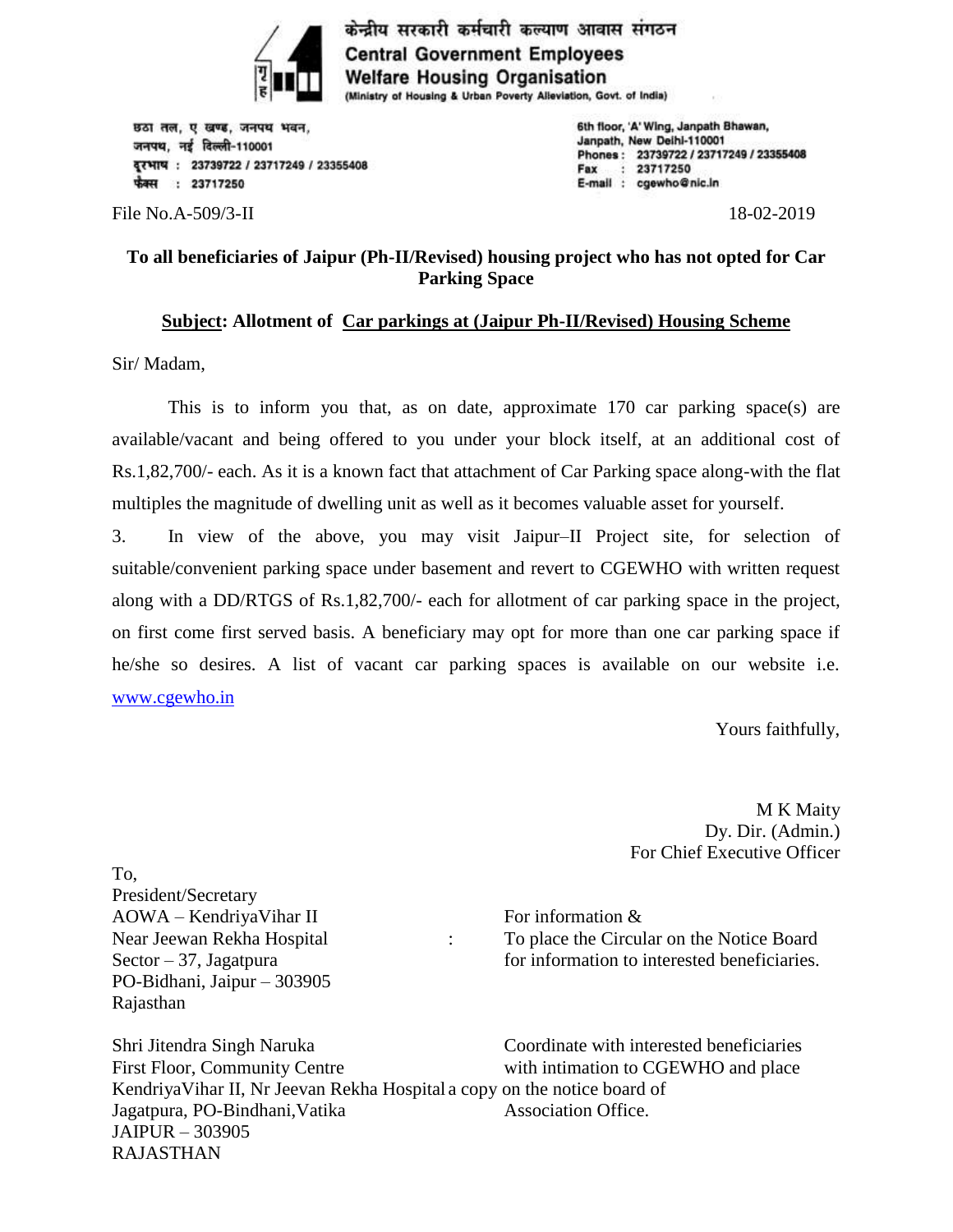

छठा तल, ए खण्ड, जनपथ भवन, जनपथ, नई दिल्ली-110001 दरभाष: 23739722 / 23717249 / 23355408 फैक्स : 23717250

6th floor, 'A' Wing, Janpath Bhawan, Janpath, New Deihl-110001 Phones: 23739722 / 23717249 / 23355408 Fax : 23717250 E-mail : cgewho@nic.in

01-08-2018

#### **To all beneficiaries of Jaipur (Ph-II/Revised) housing project**

#### **Subject: Car parkings at (Jaipur Ph-II/Revised) Housing Scheme**

Sir/ Madam,

This is to inform you that, as on date, approximate 170 car parking space(s) are available/vacant and being offered to you under your block itself, at an additional cost of Rs.1,82,700/- each. As it is a known fact that attachment of Car Parking space along-with the flat multiples the magnitude of dwelling unit as well as it becomes valuable asset for yourself.

2. In view of the above, you may visit Jaipur–II Project site, for selection of suitable/convenient parking space under basement and revert to CGEWHO with written request along with a DD/RTGS of Rs.1,82,700/- each for allotment of car parking space in the project, on first come first served basis. A beneficiary may opt for more than one car parking space if he/she so desires. A list of vacant car parking spaces is available on our website i.e. [www.cgewho.in](http://www.cgewho.in/)

Yours faithfully,

M K Maity Dy. Dir. (Admin.) For Chief Executive Officer P.S. Any request for **CHANGE** of already allotted parking space will not be entertained. The President  $AOWA - KendrivaVihar II$  For information & Near Jeewan Rekha Hospital : To place the Circular on the Notice Board Sector  $-37$ , Jagatpura for information to interested beneficiaries. PO-Bidhani, Jaipur – 303905 Rajasthan Shri Jitendra Singh Naruka Coordinate with interested beneficiaries First Floor, Community Centre with intimation to CGEWHO and place

KendriyaVihar II, Nr Jeevan Rekha Hospital a copy on the notice board of our Jagatpura, PO-Bindhani, Vatika Project Office and Association Office. JAIPUR – 303905 RAJASTHAN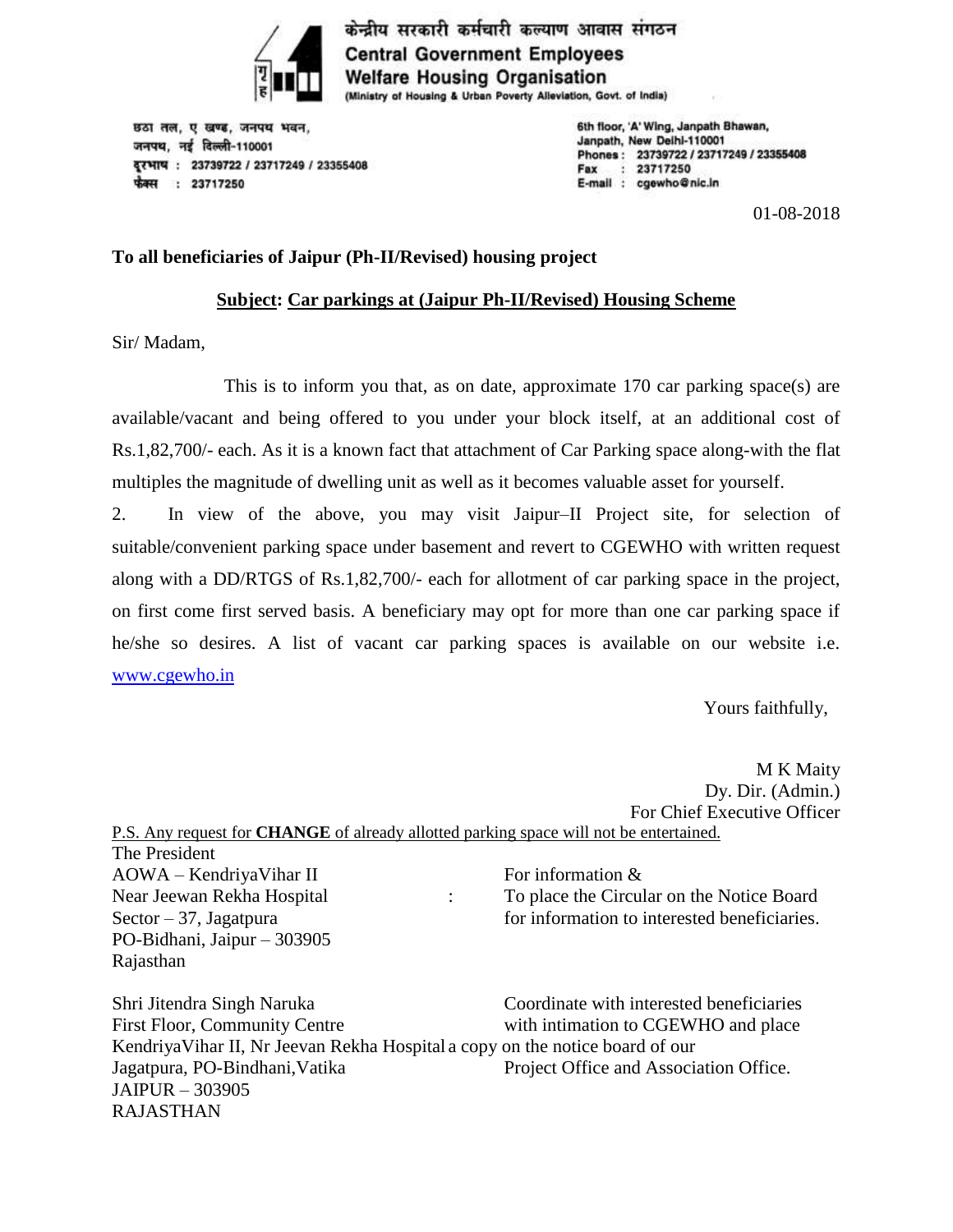

छठा तल, ए खण्ड, जनपथ भवन, जनपथ, नई दिल्ली-110001 दरभाष: 23739722 / 23717249 / 23355408 फैक्स : 23717250

6th floor, 'A' Wing, Janpath Bhawan, Janpath, New Deihl-110001 Phones: 23739722 / 23717249 / 23355408  $: 23717250$ Fax E-mail : cgewho@nic.in

15-02-2018

### **To all beneficiaries of Jaipur (Ph-II/Revised) housing project**

#### **Subject: Car parkings at (Jaipur Ph-II/Revised) Housing Scheme**

Sir/ Madam,

It is seen from our records that you have not opted for allotment of Car Parking space along with your flat. Please note that, as on date, few car parking space(s)under basement are available at an additional cost of Rs.1,82,700/- each, and being offered to you under your block itself.

2. In view of the above, you may visit Jaipur–II Project site, for selection of suitable/convenient parking space under basement and revert to CGEWHO with written request along with a DD/RTGS of Rs.1,82,700/- each for allotment of car parking space in the project, on first come first served basis. A beneficiary may opt for more than one car parking space if he/she so desires. A list of vacant car parking spaces is available on our website i.e. [www.cgewho.in](http://www.cgewho.in/)

Yours faithfully,

M K Maity Dy. Dir. (Admin.) For Chief Executive Officer P.S. Any request for **CHANGE** of already allotted parking space will not be entertained.

The President  $AOWA - KendriyaVihar II$  For information & PO-Bidhani, Jaipur – 303905 Rajasthan

Near Jeewan Rekha Hospital : To place the Circular on the Notice Board Sector  $-37$ , Jagatpura for information to interested beneficiaries.

Shri Jitendra Singh Naruka Coordinate with interested beneficiaries First Floor, Community Centre with intimation to CGEWHO and place KendriyaVihar II, Nr Jeevan Rekha Hospital a copy on the notice board of our Jagatpura, PO-Bindhani, Vatika Project Office and Association Office. JAIPUR – 303905 RAJASTHAN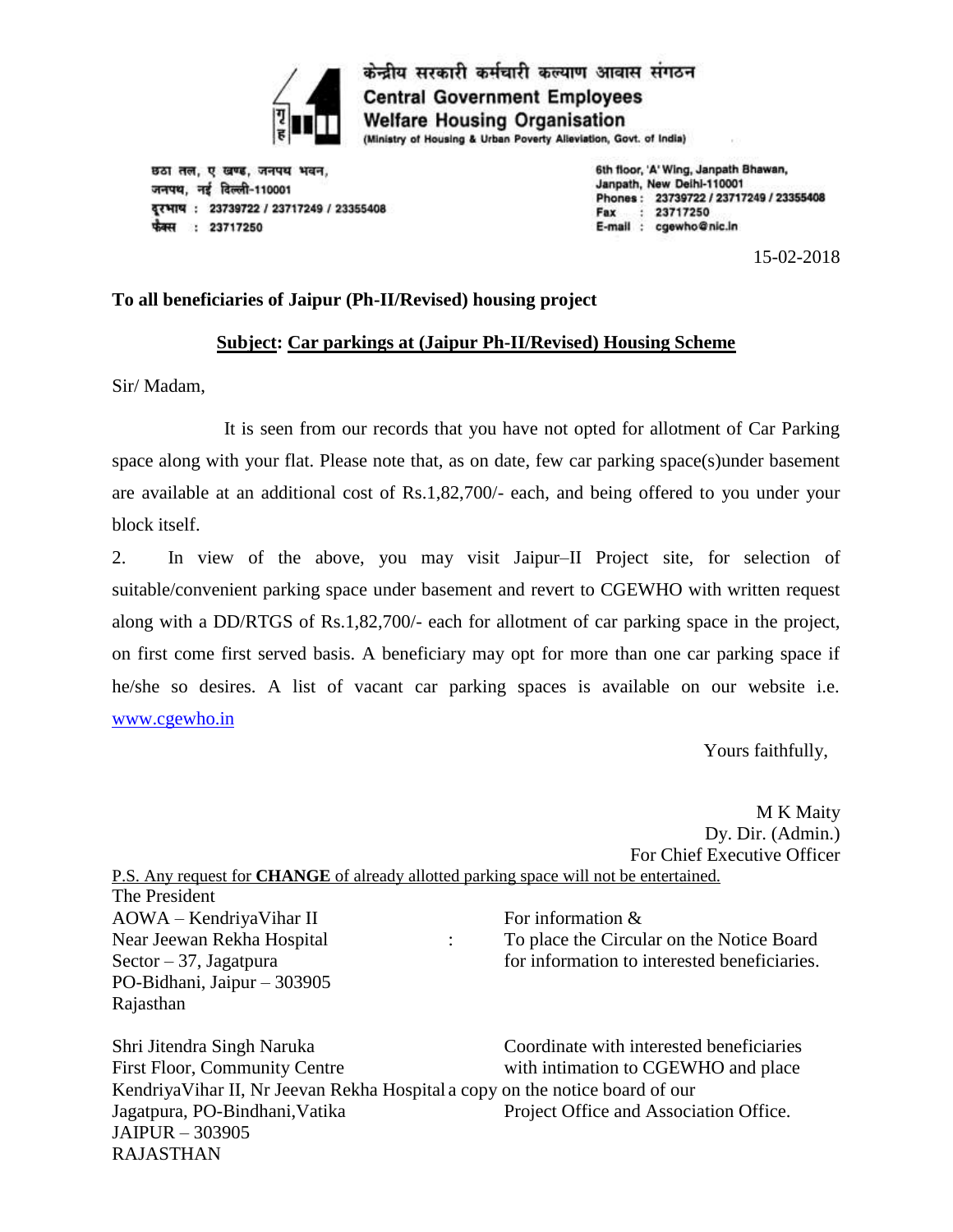

छठा तल, ए खण्ड, जनपथ भवन, जनपथ, नई दिल्ली-110001 दरभाष: 23739722 / 23717249 / 23355408 फैक्स : 23717250

6th floor, 'A' Wing, Janpath Bhawan, Janpath, New Deihl-110001 Phones: 23739722 / 23717249 / 23355408 Fax : 23717250 E-mail : cgewho@nic.in

06-04-2017

### **To all beneficiaries of Jaipur (Ph-II) housing project**

# **Subject: Car parkings at (Jaipur Ph-II) Housing Scheme**

Sir/ Madam,

It is intimated that few car parking spaces are available for subscription at KendriyaVihar, Jaipur Ph-II. The cost of each car parking spaces is Rs. 1,82,700/=.

2. You are requested to visit the parking place at Jaipur–II Project, select the suitable one and revert to CGEWHO with written request alongwith a DD of Rs.1,82,700/- each for allotment of car parking space in the project, on first come first served basis. A beneficiary may opt for more than one car parking space if he so desires. A list of vacant car parking spaces is available on our website i.e. [www.cgewho.in](http://www.cgewho.in/)

Yours faithfully,

Arun Kumar Singh Asstt. Dir. (Admin.) For Chief Executive Officer

P.S. Any request for **CHANGE** of already allotted parking space will not be entertained.

The President  $AOWA - KendriyaVihar II$  For information & PO-Bidhani, Jaipur – 303905 Rajasthan

Shri Jitendra Singh Naruka Coordinate with interested beneficiaries First Floor, Community Centre with intimation to CGEWHO. KendriyaVihar II, Nr Jeevan Rekha Hospital Jagatpura, PO-Bindhani,Vatika JAIPUR – 303905 RAJASTHAN **M-8441026723**

Near Jeewan Rekha Hospital : To place the Circular on the Notice Board Sector  $-37$ , Jagatpura for information to interested beneficiaries.